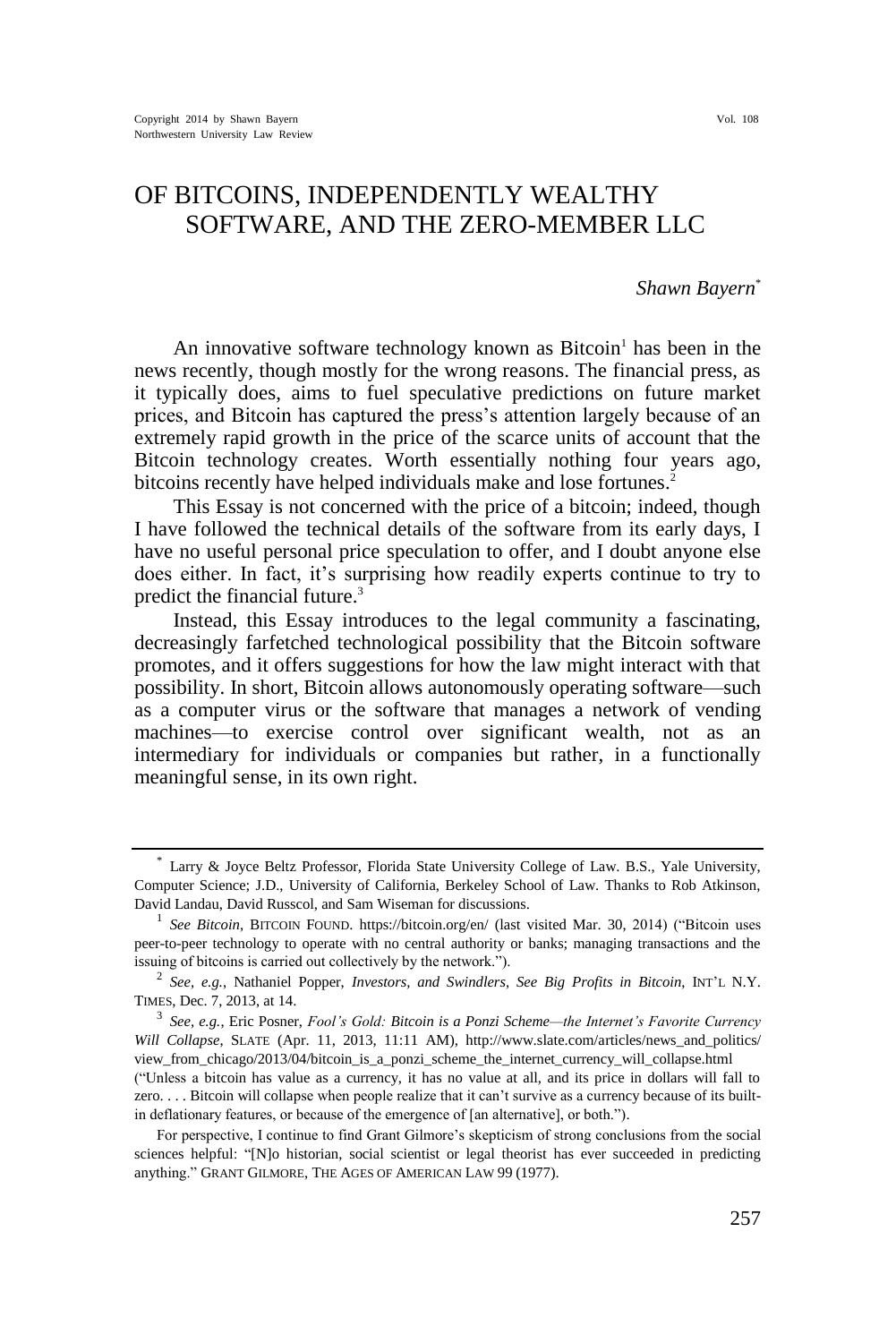#### N O R T H W E S T E R N U N I V E R S I T Y L A W R E V I E W O N L I N E

Part I of this Essay briefly describes the Bitcoin software technology for a legal audience. Part II explains how Bitcoin promotes the possibility of independently wealthy software. Part III considers several legal approaches to regulating autonomous software that acts as a business enterprise. The legal analysis is exploratory, and it is only a first step; it is too early to offer definite normative opinions. But it will likely be important for legal "technologies," such as organizational forms, concepts of legal entities and legal personality, and institutional systems of contract and tort law, to keep pace with technological innovation.<sup>4</sup>

#### I. BITCOIN: THE IMPORTANT DETAILS

The Bitcoin software is an attempt to provide for the distributed management, by computer software, of artificially scarce resources known as bitcoins. If the system works, as it has so far been shown to do, it permits people to send these scarce digital resources at low cost to one another over the public Internet without relying on a trusted intermediary. The resources themselves have negligible "intrinsic" value, much like conventional modern national currencies and even (putting aside minor industrial uses) gold. But market forces have, for some time now, treated them as valuable. For our purposes, the precise value that the market assigns to the scarce resources controlled by Bitcoin is not important; all that is important is that "a bitcoin"—an arbitrary, divisible unit of the scarce resources created by the software—has some value.

So long as (1) the system continues to work as expected, and (2) market participants continue to assign a positive value to a bitcoin, anyone with an Internet-connected computer can, because of the Bitcoin software, send something of financial value to others, anywhere in the world, without relying on an intermediary institution. This is true even if that person has no wealth outside the Bitcoin system, no access to local bank accounts or other financial organizations and, for many practical purposes, no permission from local regulatory authorities. The ability to transfer financial value in this way, in short, is the software's significant technological innovation.

<sup>&</sup>lt;sup>4</sup> Bitcoin raises other problems for legal regulation that need to be addressed in their own right. There are a variety of important but comparatively mundane questions, like what sort of capital gains treatment, if any, should attend profits from private trading in bitcoins. More subtle is the potential tax treatment of profits from "mining," or creating through software processes the valuable units of account in cryptographically backed currency. There are also questions about the interaction between Bitcoin and the securities laws. *See, e.g.*, SEC v. Shavers, No. 4:13-CV-416, 2013 WL 4028182 (E.D. Tex. Aug. 6, 2013). And systems like Bitcoin will surely raise both challenges and possibilities for criminal law enforcement. *See, e.g.*, Press Release, U.S. Attorney's Office, S. Dist. of N.Y., Manhattan U.S. Attorney Announces Charges Against Bitcoin Exchangers, Including CEO of Bitcoin Exchange Company, for Scheme to Sell and Launder over \$1 Million in Bitcoins Related to Silk Road Drug Trafficking (Jan. 27, 2014), *available at* http://www.justice.gov/usao/nys/pressreleases/January14/SchremFaiellaChargesPR. php.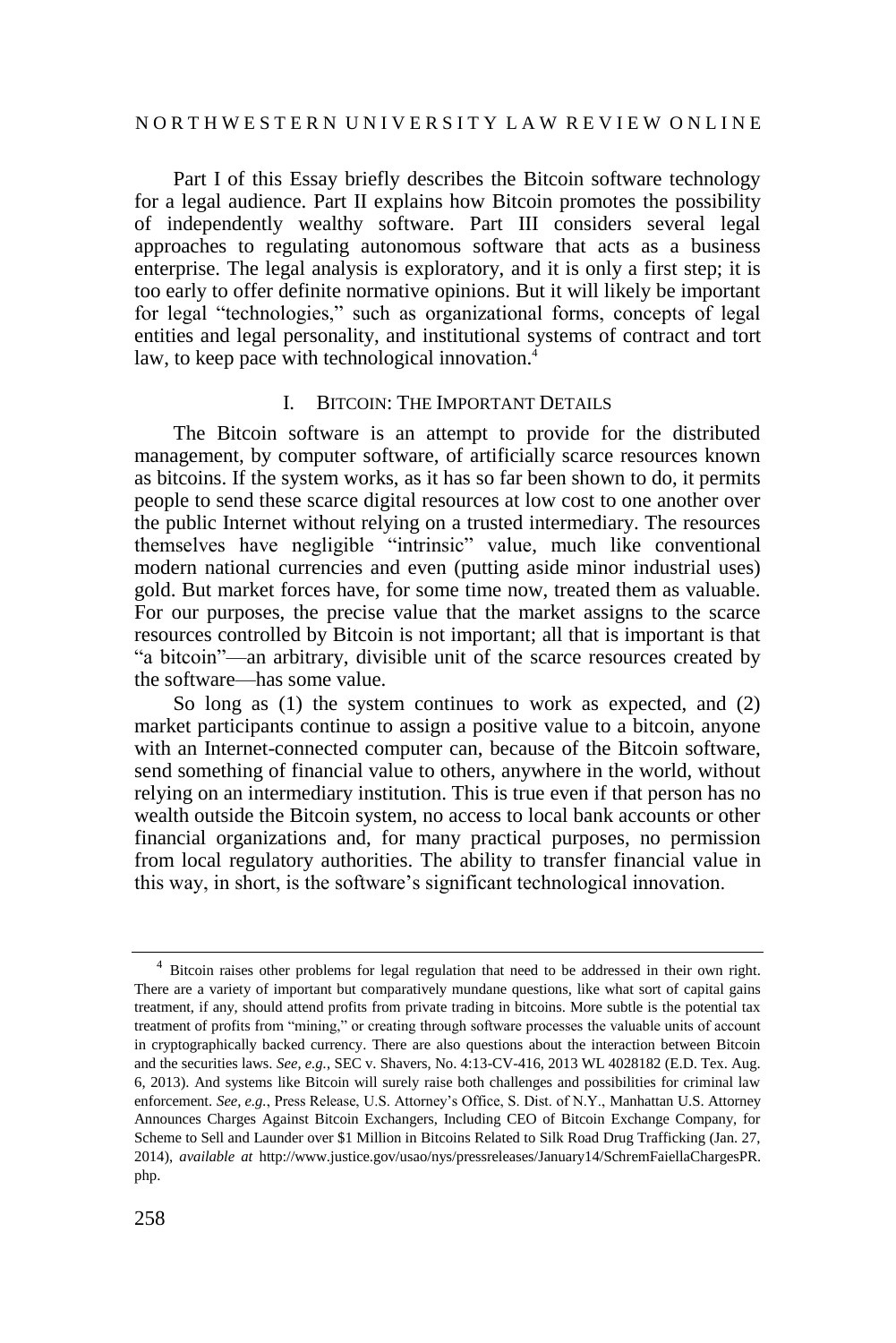<span id="page-2-0"></span>Bitcoin was developed between 2007 and 2009 by a programmer called Satoshi Nakamoto, though there is consensus that that was a pseudonym.<sup>5</sup> Nakamoto initially informed an established group of cryptographers of his idea<sup>6</sup> and then released an implementation of it to that group,<sup>7</sup> eventually setting up a forum for discussing and promoting Bitcoin.<sup>8</sup> Nakamoto, however, no longer actively communicates or participates in Bitcoin under that name, and he remains unidentified. Instead, Bitcoin's development has proceeded in a typical fashion for an open-source project, with a variety of volunteer programmers<sup>9</sup> maintaining the software under informal processes that depend on rough notions of consensus and that are subject to no fixed legal or organizational structure.<sup>10</sup> People download and run new versions of the software largely because they trust its ongoing process of development. As with many open-source, networked software projects, there can be—and are—multiple versions of the software, written by distinct parties, that can all interoperate.<sup>11</sup>

<span id="page-2-1"></span>Bitcoin is a *peer-to-peer software system*, which means, practically speaking, that the entire system is made up of versions of the software that end-users download and run on their personal computers. There is no Bitcoin server or Bitcoin company that directly manages the system. Indeed, the lack of such centripetal features was a core design goal for Bitcoin; as Nakamoto once wrote, "[a]t some point I became convinced

6 *See* Posting of Satoshi Nakamoto, *supra* not[e 5.](#page-2-0)

7 *See* Posting of Satoshi Nakamoto to cryptography@metzdowd.com (Jan. 9, 2009), http://www.mail-archive.com/cryptography@metzdowd.com/msg10142.html.

<sup>5</sup> *See* Posting of Satoshi Nakamoto to cryptography@metzdowd.com (Nov. 1, 2008), http://www.mail-archive.com/cryptography@metzdowd.com/msg09959.html; Reuben Grinberg, *Bitcoin: An Innovative Alternative Digital Currency*, 4 HASTINGS SCI. & TECH. L.J. 159, 162 (2012).

<sup>8</sup> *See* BITCOIN FORUM, https://bitcointalk.org/ (last visited Mar. 30, 2014).

<sup>&</sup>lt;sup>9</sup> The current lead developer of Bitcoin is now apparently compensated by a group calling itself the Bitcoin Foundation, which accepts donations in bitcoins and claims to pay some of them to the developer. The legal structure of that organization is unclear to the public. For more information, see *Governance Structure*, BITCOIN FOUNDATION, https://bitcoinfoundation.org/about/governance (last visited Mar. 30, 2014).

 $10$  For a somewhat technical study of the structure of modern open-source software development, see Christian Bird et al., *Latent Social Structure in Open Source Projects*, *in* PROCEEDINGS OF THE 16TH ACM SIGSOFT INTERNATIONAL SYMPOSIUM ON FOUNDATIONS OF SOFTWARE ENGINEERING (Mary Jean Harrold & Gail C. Murphy eds., 2008), *available at* http://macbeth.cs.ucdavis.edu/ cathbaz.pdf.

<sup>&</sup>lt;sup>11</sup> Nakamoto, however, was initially opposed to multiple, interoperable implementations of Bitcoin. *See* Satoshi Nakamoto, *Re: Transactions and Scripts: DUP HASH160 . . . EQUALVERIFY CHECKSIG*, BITCOIN FORUM (June 17, 2010, 6:46 PM), https://bitcointalk.org/index.php?topic=195.msg1611 #msg1611 ("I don't believe a second, compatible implementation of Bitcoin will ever be a good idea. So much of the design depends on all nodes getting exactly identical results in lockstep that a second implementation would be a menace to the network.").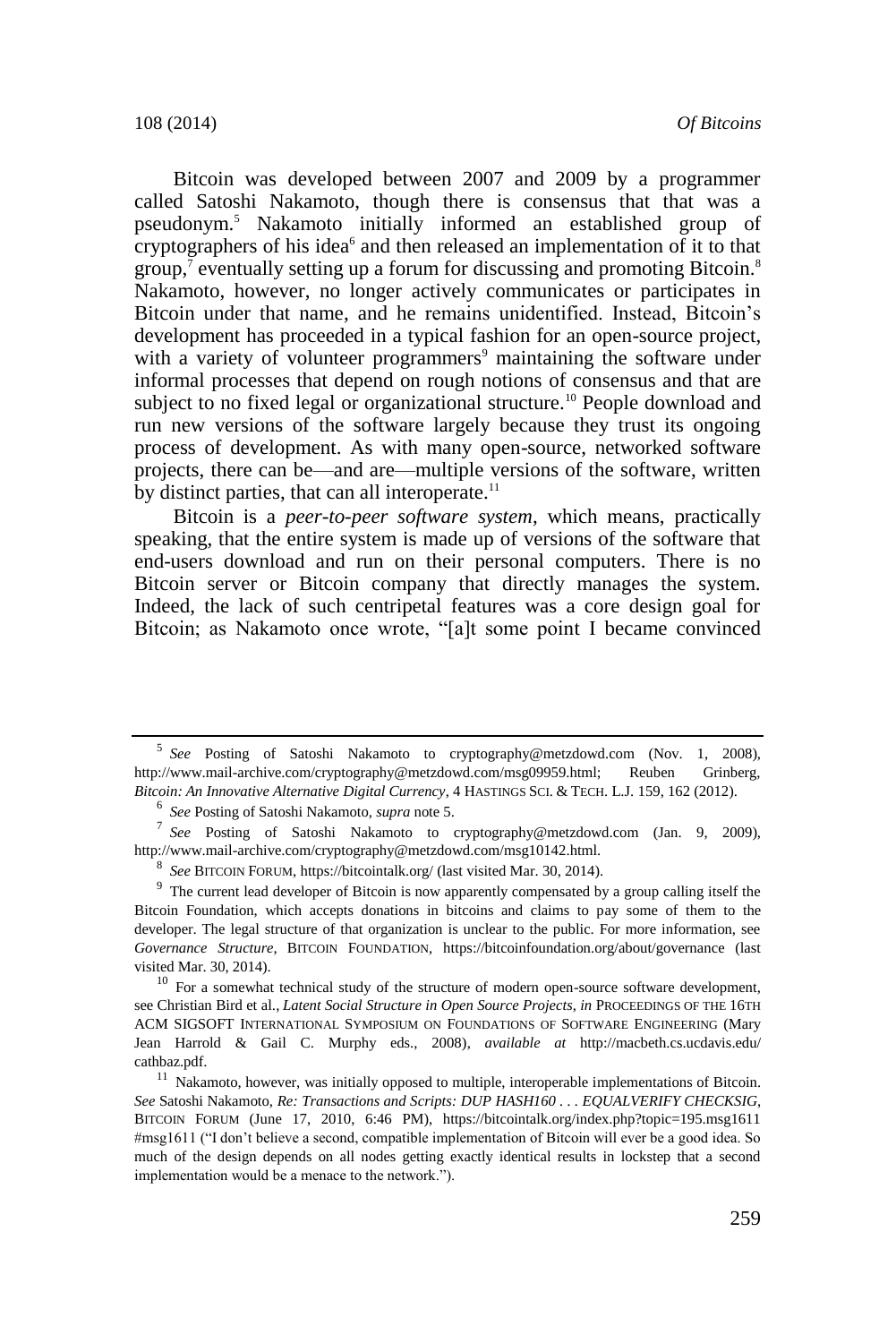there was a way to do this without any trust required at all and couldn't resist to keep thinking about it."<sup>12</sup>

Most of Bitcoin's features stem from its decision to avoid what network theorists call a *trusted third party*—that is, an authority, above reproach, that can inform others of the canonical state of the system. Consider how easy it would be, relatively speaking, to design an Internetbased currency if the design permitted a party that everyone trusts to coordinate its operation: the trusted party would issue the digital money according to generally accepted criteria, verify its authenticity, manage its exchange, and so on. Amazon gift cards work in roughly this way; people can purchase them from Amazon, log in to check their balance, and apply them toward future orders. Such a system is extremely straightforward to create. Though its technical design would of course need to be appropriately secure, it is neither an academic nor a practical challenge to create it; it is inexpensive and simple. For example, if the U.S. government, or a consortium of major American banks, wished to make it easier, faster, or cheaper than it is today to move dollars around the world online, they could do so without significant technological innovation.

Bitcoin is different. It is unclear precisely what motivated Nakamoto to design a decentralized financial system.<sup>13</sup> Perhaps it was an academic challenge. Partly, however, Nakamoto seems to have intended to make it robust against certain kinds of organized disruptions: "Governments are good at cutting off the heads of a centrally controlled network[] like Napster, but pure [peer-to-peer] networks like Gnutella<sup>14</sup> and  $Tor<sup>15</sup>$  seem to be holding their own."<sup>16</sup> Whatever the case, unlike a centrally managed payment system like PayPal, there is a meaningful sense in which nobody is in charge of Bitcoin.

<sup>12</sup> Satoshi Nakamoto, *Re: Transactions and Scripts: DUP HASH160 . . . EQUALVERIFY CHECKSIG*, BITCOIN FORUM (June 18, 2010, 4:17 PM), https://bitcointalk.org/index.php?topic=195. msg1617#msg1617.

 $13$  A prevailing opinion in some of the Internet forums in which people commonly discuss Bitcoin is that Nakamoto was motivated by libertarian political opinions, given Bitcoin's ability to avoid some political barriers to trade. Nakamoto's writings acknowledge the attractiveness of Bitcoin to libertarians, but they do not specifically support any view of his own politics. *See* Posting of Satoshi Nakamoto to cryptography@metzdowd.com (Nov. 14, 2008), http://www.mail-archive.com/cryptography@ metzdowd.com/msg10001.html) ("[The bitcoin system is] very attractive to the libertarian viewpoint if we can explain it properly.").

<sup>&</sup>lt;sup>14</sup> At the time Nakamoto wrote this, Gnutella was probably the most popular file-sharing network, commonly used to share unlicensed, copyrighted material. *See* Eric Bangeman, *Study: BitTorrent Sees Big Growth, LimeWire Still #1 P2P App*, ARS TECHNICA, (Apr. 21, 2008, 7:32 PM), http://arstechnica.com/uncategorized/2008/04/study-bittorren-sees-big-growth-limewire-still-1-p2p-app/.

<sup>&</sup>lt;sup>15</sup> Tor is a network originally developed by the U.S. Naval Research Laboratory that permits plausibly deniable anonymity over the public Internet. *See Tor: Overview*, TOR, https://www.torproject.org/about/overview.html.en (last visited Mar. 30, 2014).

<sup>&</sup>lt;sup>16</sup> Posting of Satoshi Nakamoto to cryptography@metzdowd.com (Nov. 7, 2008), http://www.mailarchive.com/cryptography@metzdowd.com/msg09971.html.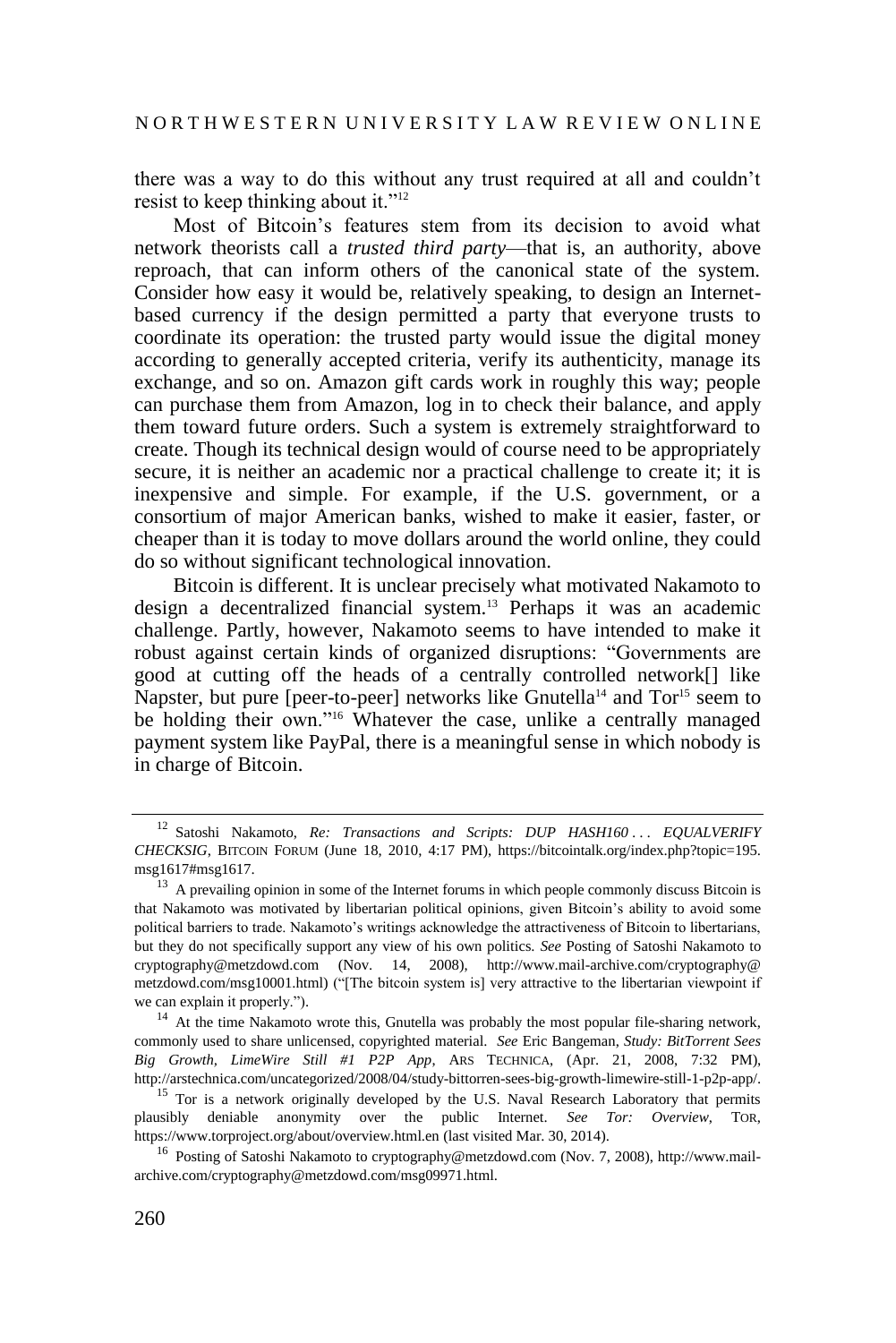It may seem counterintuitive that a decentralized online network could ever be an appropriate mechanism for storing and updating convergent financial records. After all, what prevents cheating? The most obvious kind of cheating might seem to be counterfeiting, but this problem is relatively easy to solve through modern cryptography. Conventional uses of cryptography, such as those that encrypt the network connection between a financial institution and its individual clients, can ensure the authenticity of a communication. Just as someone without my password could not log into my credit-union account, someone without my private Bitcoin keys could not spend my bitcoins.<sup>17</sup>

A decentralized online financial network raises a more difficult problem than ensuring authenticity: What prevents a person from trying to transmit the same digital asset twice, to two different people? Suppose I enter a physical storefront and convince the storeowner that I have \$100 worth of online currency and wish to transfer it to him. Without a central arbiter to confirm that I have committed a transfer of funds to the owner's account, merely giving him something like "access to the funds" has a potentially complicated meaning. What if, at around the same time I give him the digital key that confers access to my funds, I sent an email with the same key to an organization across the world, telling it that I wish to spend \$100 at *its* store? Without an authoritative arbiter, how would one recipient know that he was the legitimate new owner of my funds, and how would the other know that it was the victim of an attempt to spend the money twice?

Much of Bitcoin's complexity addresses this problem. For years, it was thought that an online financial network would require at least some central locus of trusted authority in order to prevent duplicate transactions.<sup>18</sup> Nakamoto's software, however, showed that such trust was unnecessary; decentralized software could reliably agree upon a single, authoritative sequence of records so that each potential recipient of funds could know that he or she is the only recipient of those funds.

The precise mechanism by which Bitcoin produces this authoritative sequence is complex, but in short, and loosely speaking, it allows participants to add new financial records to the authoritative sequence by demonstrating that they have expended computing power on an otherwise unimportant, repetitive task. This process, known as Bitcoin mining, confers the right to add a record to the sequence (and also, not incidentally, it is rewarded by the creation of new bitcoins, partly as an incentive to participate in the network and partly as a way to manage the initial

<sup>17</sup> *See Some Bitcoin Words You Might Hear*, BITCOIN FOUND., https://bitcoin.org/en/ vocabulary (last visited Mar. 30, 2014) ("In the case of Bitcoin, cryptography is used to make it impossible for anybody to spend funds from another user's wallet or to corrupt the block chain.").

<sup>&</sup>lt;sup>18</sup> See SATOSHI NAKAMOTO, BITCOIN: A PEER-TO-PEER ELECTRONIC CASH SYSTEM 2 (2008), *available at* http://bitcoin.org/bitcoin.pdf.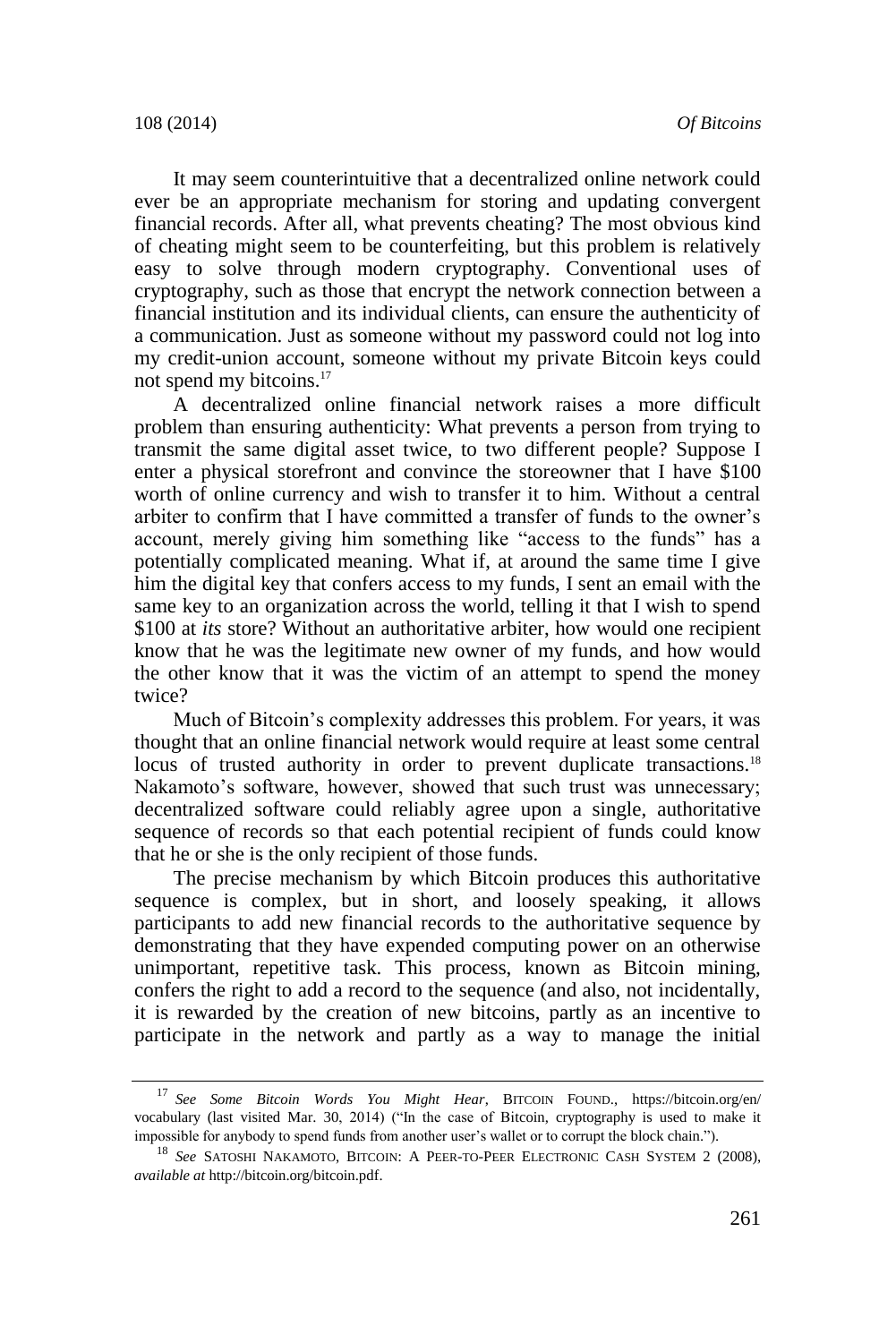distribution of bitcoins).<sup>19</sup> In the event of a dispute among different candidate sequences of transactions, the one that is eventually backed by the most computing power wins.

Accordingly, for parts of its operation, Bitcoin trusts the majority of the computing power of the network—on a principle that could roughly, and a bit imprecisely, be called "one computer-processor operation, one vote." Thus, faster computers have more influence than slower ones, specialized hardware can dwarf the "voting" power of ordinary computers, and so on. As time goes on and more powerful devices run legitimate copies of the software, it becomes extremely difficult for any single party to disrupt the system. As a result, widely distributed parties can agree on a canonical financial ledger even though no one is "in charge" of it.

<span id="page-5-0"></span>In practice, this description of Bitcoin is not quite accurate because Bitcoin does not operate in as rigorously decentralized a manner as Nakamoto originally designed it.<sup>20</sup> For example, when people download a copy of the Bitcoin software that participates in the overall network, they also commonly download data, produced by the current developers of the peer-to-peer software, that serves to confirm the version of the history of the network that the current developers deem to be authoritative. Without this *checkpointing*, fraud against the Bitcoin network would be at least conceptually possible if someone were to amass enough computing power to dwarf the computing power already expended by participants in the Bitcoin network over the last several years. This would be a significant practical challenge given the present and historical size of the Bitcoin network, but it would perhaps not be impossible for a well-funded attacker with specialized hardware.

The Bitcoin network has moved away from an entirely decentralized model for other reasons. The developers of the Bitcoin client have the ongoing capacity to change the Bitcoin protocol in minor but incompatible ways, actively managing the community of Bitcoin users to make sure that the Bitcoin network upgrades in ways they have determined. Bitcoin arguably has already changed more than Nakamoto expected,<sup>21</sup> but the principles behind its design have remained the same.

In short, the Bitcoin network has operated for some time as a reliable and fraud-resistant means for transmitting value online without financial

<span id="page-5-1"></span><sup>19</sup> *See id.* at 4.

<sup>&</sup>lt;sup>20</sup> Cf. BEN LAURIE, DECENTRALISED CURRENCIES ARE PROBABLY IMPOSSIBLE (BUT LET'S AT LEAST MAKE THEM EFFICIENT) 3 (2011), *available at* http://www.links.org/files/decentralisedcurrencies.pdf ("If Bitcoin is, indeed, using a known consensus group, then it has, after all, a central authority (that consensus group), and is not, therefore, a decentralised currency.").

<sup>21</sup> *See* Satoshi Nakamoto, *Re: Transactions and Scripts: DUP HASH160 . . . EQUALVERIFY CHECKSIG*, *supra* not[e 11](#page-2-1) ("The nature of Bitcoin is such that once version 0.1 was released, the core design was set in stone for the rest of its lifetime. Because of that, I wanted to design it to support every possible transaction type I could think of."). Already, perhaps depending on what "core design" means, Bitcoin has been shown to be more flexible than this view suggests. *Cf. id.*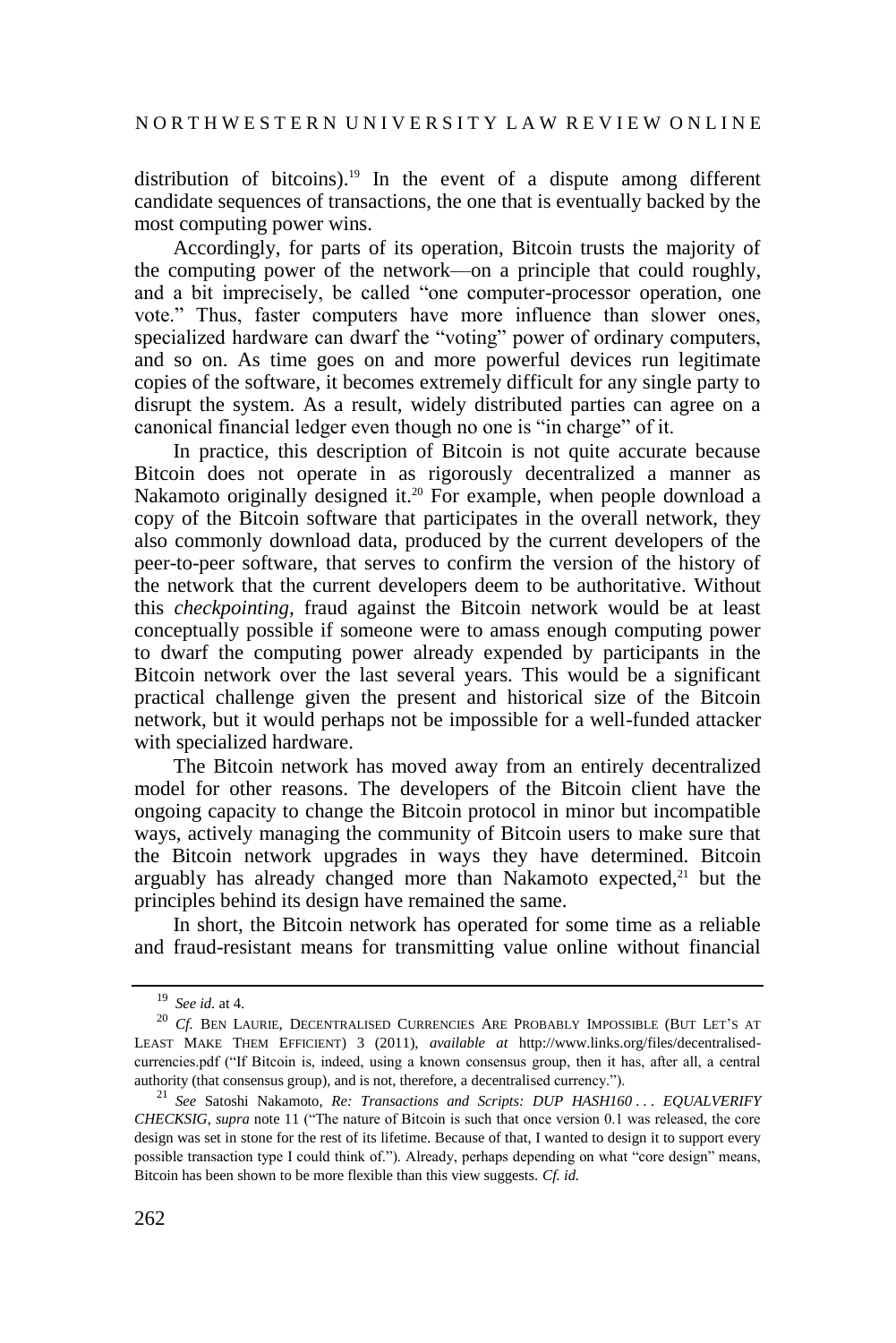intermediaries. Even more importantly, for the purposes of this Essay, it empowers software to transmit value without interacting with the existing financial system—and perhaps, as it turns out, without even interacting with humans.

#### II. INDEPENDENTLY WEALTHY SOFTWARE

The existence of computer programs that act autonomously, disconnected from direct human oversight, is no longer confined to fiction. Indeed, examples abound of software systems that could be described as autonomous. Most computer viruses that spread themselves over the Internet, propagating themselves by infecting other computers, qualify. $22$ Google's self-driving cars theoretically qualify, at least in a limited sense. Much software on and off the Internet can operate for years with minimal oversight.

<span id="page-6-1"></span>There is, of course, already little to prevent a barely overseen software system from transferring significant amounts of money. Automated trading in financial markets is now commonplace. When automated trading functions properly, it accounts for a significant part of the operation of major financial institutions.<sup>23</sup> When it does not, it causes phenomena that would have seemed astounding just ten years ago, like the "Flash Crash" of 2010 in which the American stock market briefly lost almost ten percent of its value.<sup>24</sup> But because such software is ultimately acting rather directly on behalf of people and legal organizations, we do not think of it as owning its resources. It operates, for example, on financial accounts that are legally registered in the name of individuals or companies.

Bitcoin's decentralized financial system raises an intriguing possibility. It does not depend directly on the law's recognition of such things as bank accounts or the law's requirements that financial institutions verify their customers.<sup>25</sup> These features of the system make way for software that could be programmed to act as if it were conducting business on its own account. It might, as it were, become independently wealthy.

<span id="page-6-0"></span>Almost thirty years ago, Meir Dan-Cohen suggested the possibility of a self-owning company.<sup>26</sup> Conceiving of the modern corporation as "a

<sup>22</sup> This sort of virus is often called, in technical circles, a *worm*. *See Worm*, FREE ONLINE DICTIONARY OF COMPUTING, http://foldoc.org/worm (last updated Sept. 17, 1996) (defining "worm" as "[a] program that propagates itself over a network, reproducing itself as it goes.").

<sup>23</sup> *See generally* Tom C.W. Lin, *The New Investors*, 60 UCLA L. REV. 678, 689–91 (2013) (describing the rise of algorithmic trading in modern finance).

<sup>24</sup> *See* Tom Lauricella & Peter A. McKay, *Dow Takes a Harrowing 1010.14-Point Trip*, WALL ST. J. (May 7, 2010), http://online.wsj.com/news/articles/SB1000142405274870437070457522775 4131412596.

<sup>&</sup>lt;sup>25</sup>  $E.g., 12$  C.F.R. § 21.1–.21 (2013) (implementing statutory anti-money-laundering requirements).

<sup>26</sup> *See* MEIR DAN-COHEN, RIGHTS, PERSONS AND ORGANIZATIONS 46 (1986); *see also* Katsuhito Iwai, *Persons, Things and Corporations: The Corporate Personality Controversy and Comparative*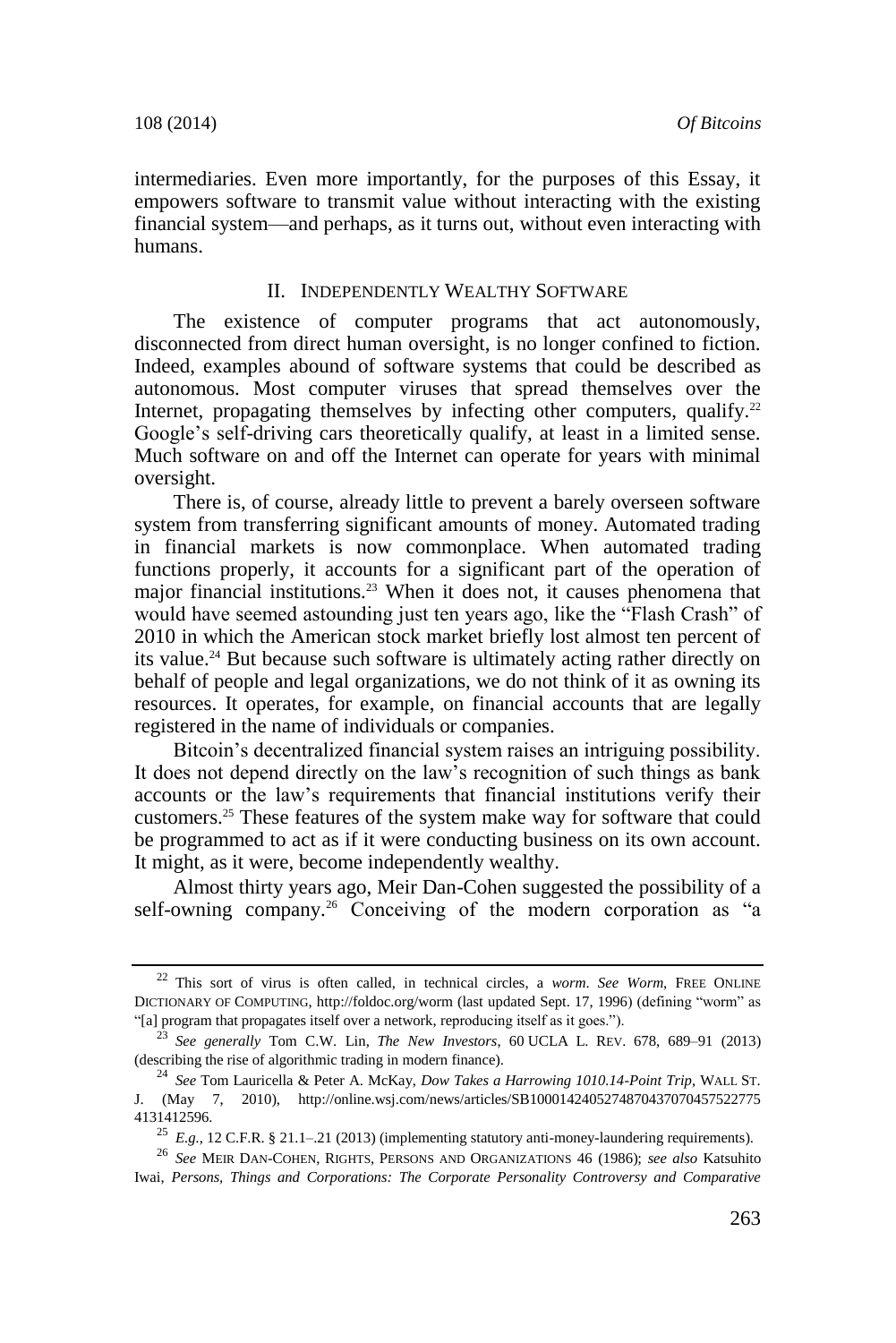machine endowed with artificial intelligence," he imagined a process whereby a corporation repurchases all its own outstanding shares, thereby becoming "ownerless."<sup>27</sup> This can, of course, happen without Bitcoin; Dan-Cohen's self-owning company did not rely on then-futuristic, decentralized currencies. And to be sure, the possibility of independently wealthy autonomous software could be achieved without the complex financial system provided by Bitcoin. For example, software could illegally use the identity of an individual to access a bank account. Or, even more simply, a legal and financial system managed by a trusted third party could choose not to require that bank accounts bear the title of an individual or legal entity; software could easily, for example, transact with a bank that identifies "owners" of accounts merely as those who demonstrate knowledge of a passcode.

But Bitcoin's success as a decentralized, software-based financial instrument has paved the way for autonomous software to have convenient, legal access to a functionally independent financial life. It practically enables what in the past was just a theoretical possibility.

<span id="page-7-0"></span>Consider an example. Suppose that an independently operating software program, which we might otherwise have classified as a computer virus, is designed to do something useful, like perform calculations or store backup copies of data for customers.<sup>28</sup> Without Bitcoin, there is no legal, convenient way for that software to accept payment from customers unless it does so on behalf of an individual or legal entity, such as a corporation, partnership, or trust. Because of Bitcoin, however, this program may send and receive valuable digital tokens from anyone on the Internet, and so it can easily act, in functional terms, as an independent business, accepting payment for its services and paying for the resources it uses (such as computer processing and storage) in order to provide them. It can make these choices as functions of its own software, without ongoing input from humans, and then execute the choices using online digital currencies like Bitcoin.

Importantly, an independently operating software program could likely do this—practically, very soon in the future, and indeed as a relatively minor engineering challenge—without special concessions from the law of any jurisdiction. So long as the inputs to its production are offered online in exchange for bitcoins, the program has no need for conventional financial institutions to pay its operational bills. So long as its customers are willing

*Corporate Governance*, 47 AM. J. COMP. L. 583, 599–600 (1999) (briefly describing the intellectual history of this idea and attributing it to others as well, including Martin Wolff and Alfred Conard).

<sup>27</sup> DAN-COHEN, *supra* not[e 26,](#page-6-0) at 48–49.

<sup>28</sup> *Cf.* Gmaxwell, *Re: Bitcoin the Enabler—Truly Autonomous Software Agents Roaming the Net*, BITCOIN FORUM (Dec. 7, 2011, 5:45 AM), https://bitcointalk.org/index.php?topic=53855. msg642768#msg642768 (explaining concept of information storage platform utilizing Bitcoin as a payment currency).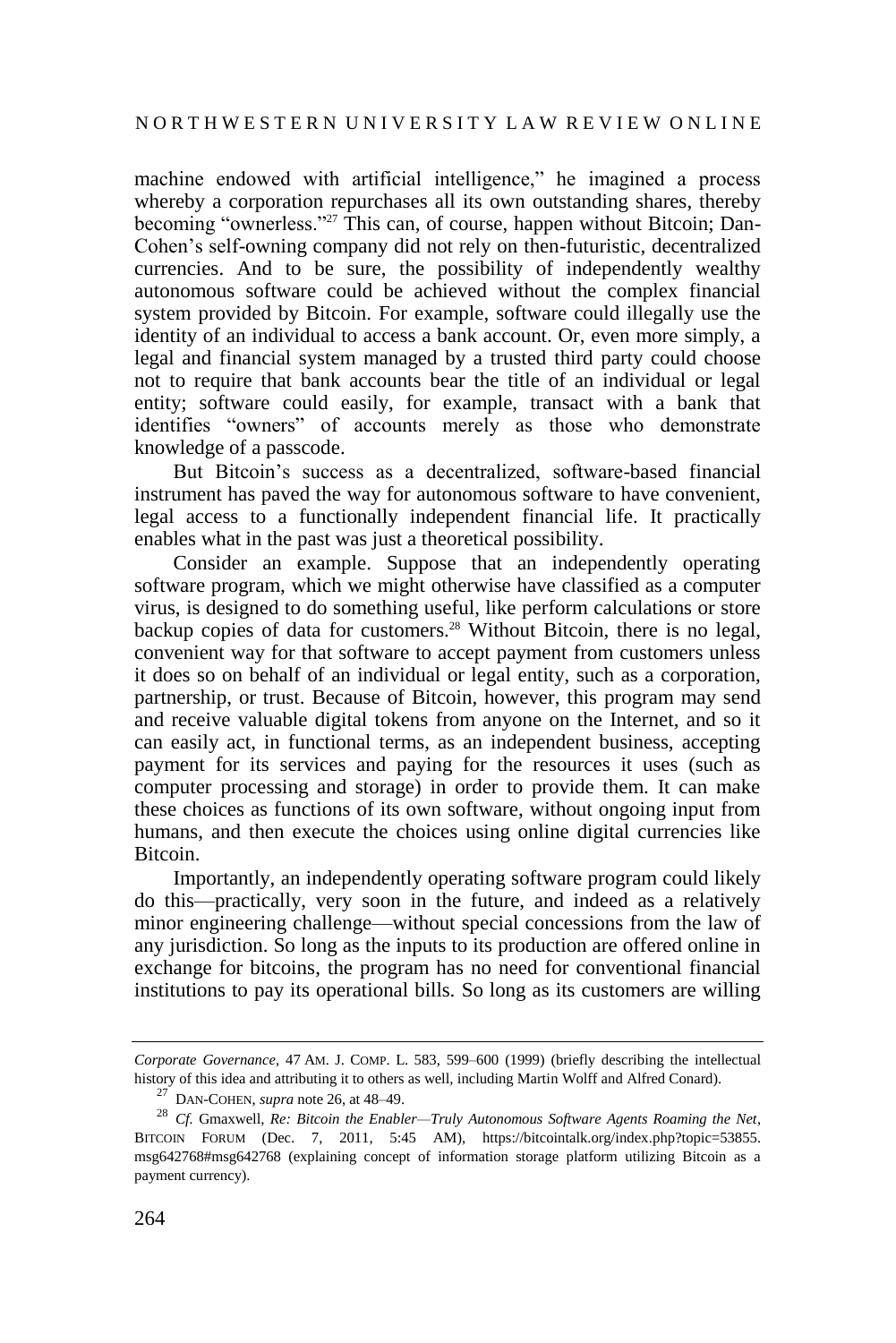to pay the software with bitcoins, it needn't use those institutions to manage its accounts receivable. Because of advances in computer-networking technology,<sup>29</sup> software can even hide its physical location relatively well, so it might even be difficult to interdict an autonomous system whose only interaction with the world is to produce and consume digital services (like storage or information processing) in exchange for bitcoins.

It may initially seem counterintuitive that anyone would set up such an independent business, given the opportunity to profit themselves from such businesses. But the Internet is a big place, and people's motivations are diverse. Some might do it simply for the technical challenges; others might contribute because they would prefer to work with an organization that aims to provide revenue-neutral pricing rather than to extract a profit. Depending on the service, manual oversight and the private profit motive may not be especially important; thus, for example, many local grocery stores are cooperatives, many hospitals and universities are not-for-profit entities, and many financial institutions are mutually owned.<sup>30</sup> It isn't hard to imagine an open-source developer writing the software needed to "seed" a selfoperating online business or potential customers chipping in with initial funding because of the marketplace advantages they anticipate that it will bring them. People have paid more for less on "crowd-funding" sites like Kickstarter.<sup>31</sup>

<span id="page-8-0"></span>Intriguingly, once a system that provides online services is possible, there is little conceptual barrier to a similar system's providing more conventional "offline" services beyond the Internet. So, for example, consider a network of vending machines. Someone needs to install the vending machines and continuously supply them. But from the perspective of the software operating the network, those tasks are simply another type of input to production, like disk space or network bandwidth.<sup>32</sup> The software can pay someone to install or stock a new vending machine, verify that the task has been completed, and remit payment digitally using Bitcoin. Nothing prevents such services from interacting with each other and assuming a significant economic role.

Once an autonomous system begins to have a real-world presence, its legal regulation becomes potentially weightier. In a still fanciful future, for example, the autonomous software that operates a fleet of airborne drones

<sup>29</sup> *See* Lin, *supra* not[e 23.](#page-6-1)

<sup>30</sup> *Cf.* Shawn Bayern, *Toward Nonprofit Financial Services*, HUFFINGTON POST (May 12, 2009, 12:46 PM), http://www.huffingtonpost.com/shawn-bayern/toward-nonprofit-financia\_b\_201678.html (describing advantages of not-for-profit financial services such as Vanguard, TIAA-CREF, and credit unions).

<sup>31</sup> Indeed, Bitcoin can itself enable Kickstarter-like crowd-funding without trusted third parties. *See*  Mike Hearn, Bitcoin Developer, The Future of Money (Aug. 23, 2013), *available at* https://www. youtube.com/watch?v=Pu4PAMFPo5Y (at 19:27).

<sup>32</sup> *Cf.* Gmaxwell, *supra* not[e 28.](#page-7-0)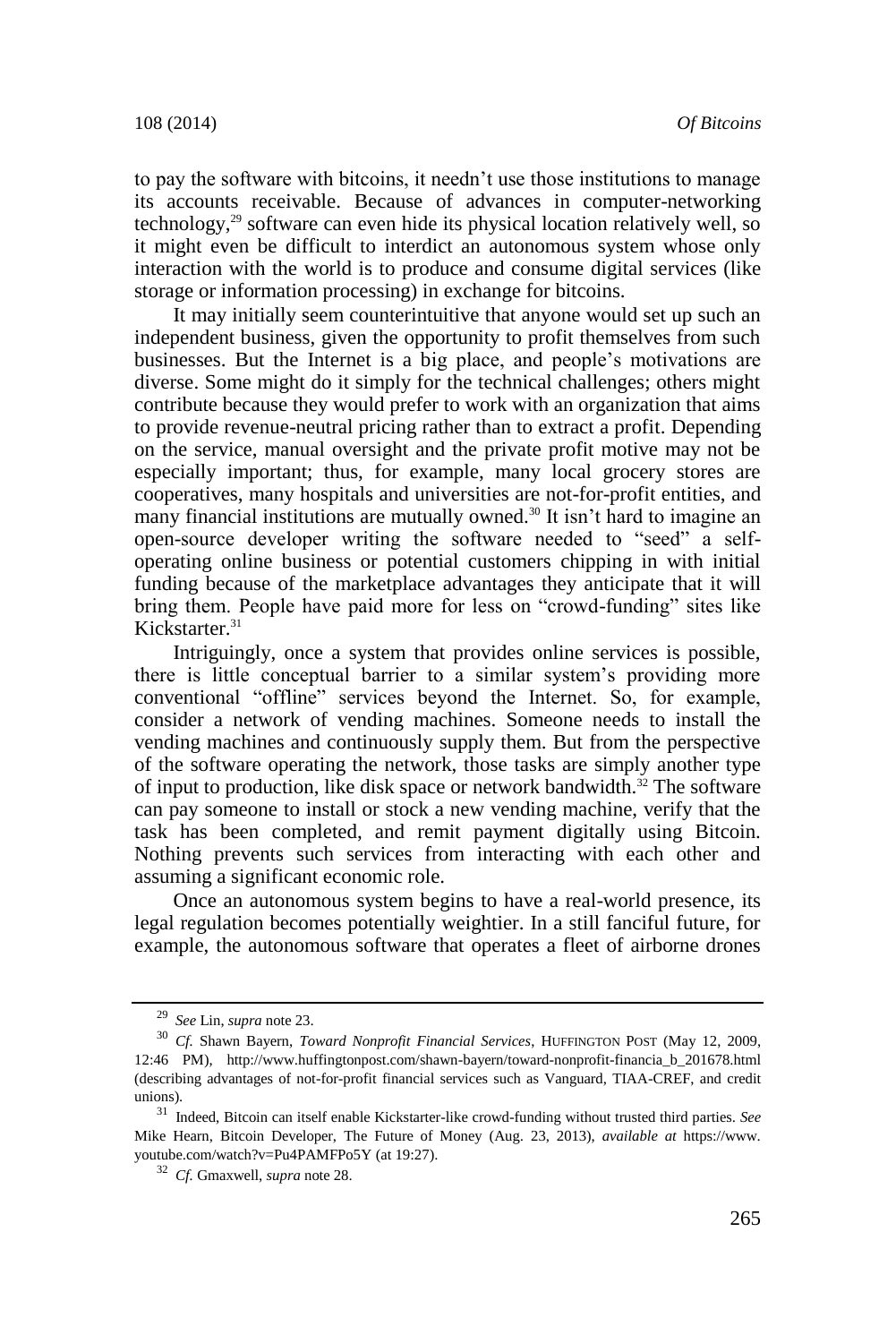# N O R T H W E S T E R N U N I V E R S I T Y L A W R E V I E W O N L I N E

that deliver packages<sup>33</sup> might injure someone when one of its delivery devices accidentally collides with someone's car. I address this sort of problem in the next section.

# III. THE LAW OF AUTONOMOUS ORGANIZATIONS

This section explores some of the legal ramifications of the potential rise of independently operating copies of business software. First, it considers their interaction with existing legal organizational forms, such as the limited liability company (LLC); in this area, the law, perhaps surprisingly, already offers appropriate legal "technologies" to respond to some of Bitcoin's possibilities. Second, it considers the role of contract and tort law in enabling and regulating autonomous systems.

#### <span id="page-9-0"></span>*A. Autonomous Legal Entities*

The law, of course, has a rich history of recognizing fictional entities and endowing them with many of the same abilities as those of individuals. This technique, often taken for granted, has proven to be an extremely productive simplification of the interaction between organizational law and other areas of law, such as property law, contract law, and procedural law. We could imagine a system in which partnerships or LLCs need a distinctive mechanism to initiate or defend lawsuits, own property, or become parties to contracts; $34$  instead, we integrate organizational entities into the rest of the legal system by means of a convenient abstraction: we treat them, for many purposes, as if they are individuals.

This technique can be readily extended to accommodate businesses managed by autonomous software. Indeed, it has effectively already been extended in this way, though perhaps unintentionally.

First, however, there is a threshold question: Why would we want the legal system to accommodate autonomous software? Isn't there something unsettling about a soulless entity pursuing its own purposes and answerable to no one? Isn't it problematic for a computer program to have human employees? The simple answer is that financially autonomous software may prove to be useful. A network of vending machines may not *need* a human or organizational owner; it may be able to offer items at lower prices if it needn't produce a profit, and it is at least a possibility that the dictates of an algorithm will make a service more competitive, at least in some contexts, than the passions of a business-school graduate. Moreover, the notion of this sort of business is not in fact unfamiliar; we might conceive an autonomous business simply as a conventional not-for-profit organization that requires minimal manual oversight.

<sup>33</sup> *Cf.* Hearn, *supra* not[e 31,](#page-8-0) at 15:18.

<sup>34</sup> *Cf*. SHAWN J. BAYERN, CLOSELY HELD ORGANIZATIONS 93–94 (2014).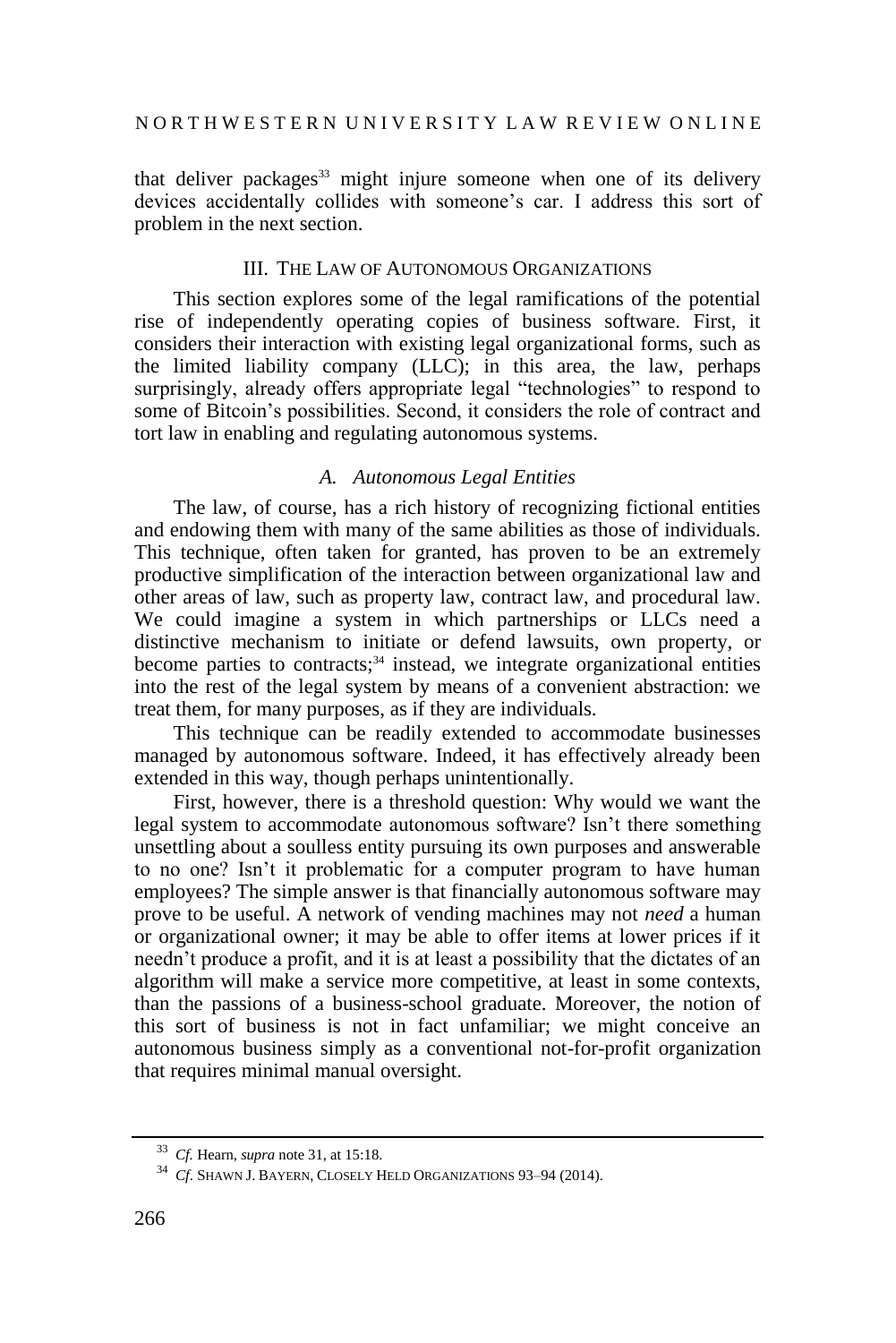If such businesses are to arise, how might they interact with legal organizational structures? One possibility is that their creators aim to sidestep the law and avoid concerning themselves with organizational forms. I leave that problem to the next section, however; for now, consider how a responsible creator of an autonomous system might interact with American organizational law.

<span id="page-10-0"></span>As background, there has recently been some debate as to whether modern partnership law, such as the Revised Uniform Partnership Act (RUPA), permits partnerships that have a single "partner" rather than the more typical pattern of multiple parties acting together to co-own a business.<sup>35</sup> The question is primarily one of statutory interpretation. RUPA defines a partnership as "an association of two or more persons to carry on as co-owners a business for profit formed under Section 202, predecessor law, or comparable law of another jurisdiction<sup>336</sup> but then outlines processes by which a partnership may come to have only one partner.<sup>37</sup> The statute's definition of a partnership doesn't resolve the ambiguity; arguably, it requires only that a partnership have two or more partners at the moment it is formed.<sup>38</sup> It would be formalistic, or at least require further reasoning, to suppose that a partnership must terminate because it fails to meet the definitional criteria that govern its formation.

A more nuanced question lurks beneath the surface, however. If a partnership might have a single partner operating without co-owners, why does it need even a single partner? Similarly, and probably more practically, why would a flexible organization like an LLC need to have at least one member at all times? Indeed, a zero-member LLC might arise under relatively mundane circumstances. Consider, for example, an LLC organized to manage a family's assets; this is a common device for tax, liability, and estate planning.<sup>39</sup> Suppose the operating agreement provides that when one parent dies, the other becomes the sole member, and when that sole member dies, those children in the family that meet a certain criterion may elect within thirty days to become managing members of the LLC. It is easily possible that during those thirty days, the LLC may have no members—effectively, no current owners. Indeed, the Revised Uniform Limited Liability Company Act (RULLCA) explicitly provides for that possibility by including, in a list of events that cause the dissolution of an

<sup>&</sup>lt;sup>35</sup> This debate is played out literally as a dialogue between two of the foremost experts on partnership law in Robert W. Hillman & Donald J. Weidner, *Partners Without Partners: The Legal Status of Single Person Partnerships*, 17 FORDHAM J. CORP. & FIN. L. 449 (2012).

<sup>36</sup> UNIF. P'SHIP ACT § 101(6) (1997).

 $37$  For example, in a two-person partnership, one partner may dissociate under RUPA § 601(7)(i), and a dissociation of this type will, by default, trigger RUPA's rules concerning buyout rather than dissolution. *See id.* §§ 601(7), 603, 701, 801(1).

<sup>38</sup> *See* Hillman & Weidner, *supra* not[e 35,](#page-10-0) at 459.

<sup>39</sup> *See generally* Thomas E. Dew, *Sharing the Family's Wealth*, 81:9 MICH. B. J. 50 (2002) (describing family limited liability companies).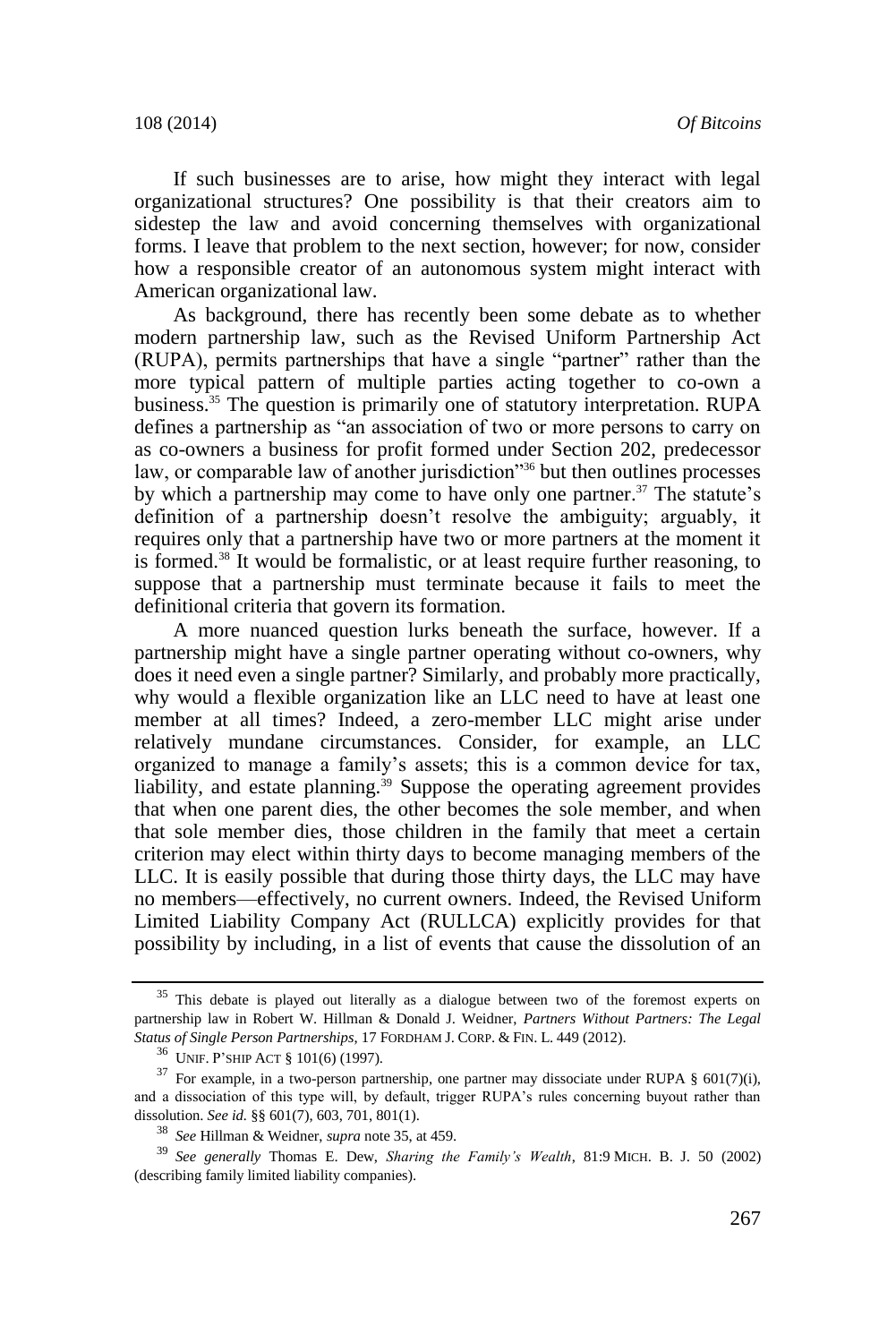# N O R T H W E S T E R N U N I V E R S I T Y L A W R E V I E W O N L I N E

LLC, "the passage of 90 consecutive days during which the company has no members."<sup>40</sup>

But this provision, perhaps surprisingly, appears not to be a mandatory rule imposed by the uniform statute. RULLCA  $\S 110(c)$  lists the statute's mandatory, nonwaivable provisions.<sup>41</sup> That list explicitly refers to other criteria that might cause dissolution of an LLC—specifically, to applications by members for court-ordered dissolution as a result of fraud, oppression, or general illegality—but does not refer to the ninety-day window for zero-member LLCs. Perhaps this is an oversight, but following the present version of RULLCA, which several states have adopted, $42$  it appears remarkably straightforward to set up a perpetual LLC that has no members in its final, planned operational state.

The permission of just a single state would be sufficient to enable autonomous businesses. An organizer of such a business merely would need to select the organizational law of a state that permits a perpetual autonomous LLC.<sup>43</sup> And given the connections between organizational law and the rest of the legal system—the notion of legal personality—such an LLC could then enter contracts, hire a lawyer to file lawsuits, own property, set up a bank account, and so on. The full range of Meir Dan-Cohen's exercise<sup>44</sup> is then legally possible, and it apparently has become surprisingly straightforward in both law and software.

Of course, the state of artificial intelligence is probably not yet good enough for an autonomous software system to know what it should do if it's sued. But just as autonomous software could hire someone to fill empty vending machines by placing orders with bitcoins, the software that operates an autonomous LLC might hire a lawyer in a response to a lawsuit (or in response to a determination that one of its contractual claims is unfulfilled). The software simply needs some authenticable mechanism to know it has received an official communication from a court that has jurisdiction over it. Conceptually, this can be managed using modern cryptography—technology exists for a governmental authority to sign an electronic message in a manner that proves its origin to be authentic<sup>45</sup> although in practice, most official communications are not yet issued in a way that would make sense to software.

 $^{40}$  Revised Unif. Ltd. Liab. Co. Act § 701(a)(3) (2006).

<sup>&</sup>lt;sup>41</sup> *Id.* § 110(c).

 $42 \,$  See Limited Liability Company (Revised), UNIF. LAW COMM'N, http://www.uniformlaws.org/Act.aspx?title=Limited Liability Company %28Revised%29 (last visited Mar. 30, 2014) (tracking state-by-state adoption of the ULLCA).

 $^{43}$  Edgar v. Mite Corp., 457 U.S. 624, 645 (1982) (upholding the "internal affairs doctrine" under which an entity is regulated by the organizational law of the state in which it is organized).

<sup>44</sup> *See* DAN-COHEN, *supra* not[e 26,](#page-6-0) at 46–49.

<sup>45</sup> *See* BRUCE SCHNEIER, APPLIED CRYPTOGRAPHY 483–502 (2d ed. 1996) (describing algorithms for digital signatures using public-key cryptography).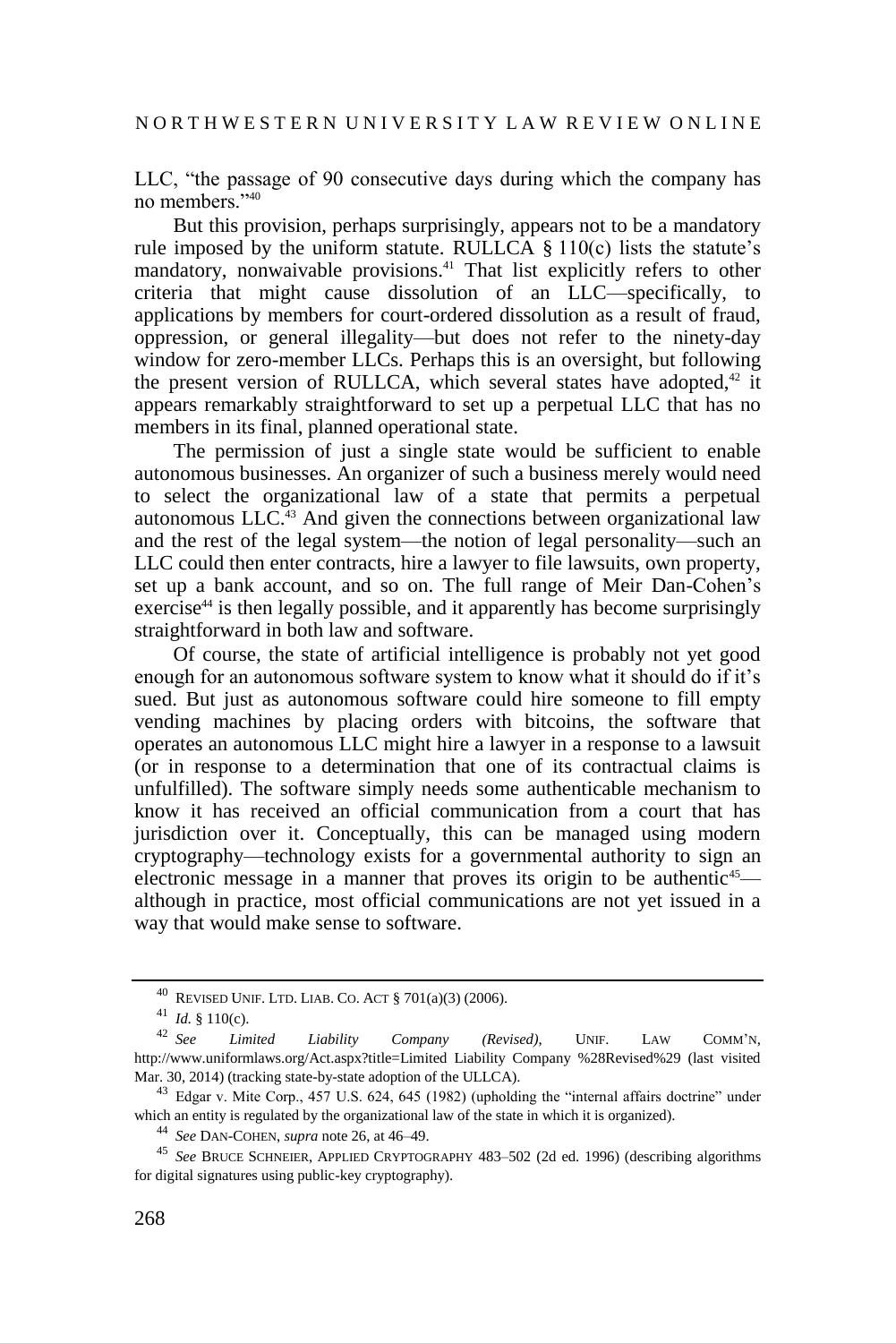That could easily change, however, and indeed it could be tied to the regulation of perpetual LLCs. The state government, in offering perpetual autonomous LLCs, can effectively engage in a quid pro quo with the software designers: "We will allow you to create this structure, with the legal properties you expect, but the autonomous LLC must pay a fee every year, must provide a digital mechanism by which legal process can be served, and must satisfy legal judgments against it to continue operating." As it turns out, this is extremely close to how states already treat LLCs; the only difference is that states do not always manage the process online or by means of modern cryptography. For example, it is typical for statutes to require LLCs to register a physical mailing address for service of process.<sup>46</sup> But the difference between a physical mailing address and email is just a technical detail.

# *B. Common Law and Regulatory Challenges*

If the designers of an autonomous system wish for it to respond responsibly, with the aid of legal counsel, to its torts or breaches of contract, the previous section outlines a surprisingly straightforward mechanism by which that might occur. Just as a conventional LLC might commit torts or breach its contracts and then be held to legal account, so might a zero-member LLC.

The situation is more complicated if the designers opt not to use a zeromember LLC or similarly convenient structure and instead operate without any specific legal structure. In that event, the appropriate legal response becomes murkier. It may not be obvious what the law should do when faced with a software system that has caused, or continues to cause, legally cognizable damage but has no legally responsible organizer. For example, how should the law respond to a software system that has no cognizable owner, legal address, or clear physical presence, yet breaches a supply contract? Perhaps more ominously, how might the law respond to a faceless software system (such as a fanciful package-delivery system based on airborne drones) whose directives have caused physical damage?

A range of responses is possible. For example, the original designer, if located, could be liable as a matter of simple negligence for setting into motion an unreasonably dangerous system. Similarly, those who enable the ongoing operation of a physically dangerous system could be held to have breached the duty of ordinary care to the system's victims. Liability of this kind could extend similarly to breach of contract, because modern law tends

 $^{46}$  E.g., REVISED UNIF. LTD. LIAB. CO. Act § 113(a) ("A limited liability company shall designate and continuously maintain in this state: (1) an office, which need not be a place of its activity in this state; and (2) an agent for service of process.").